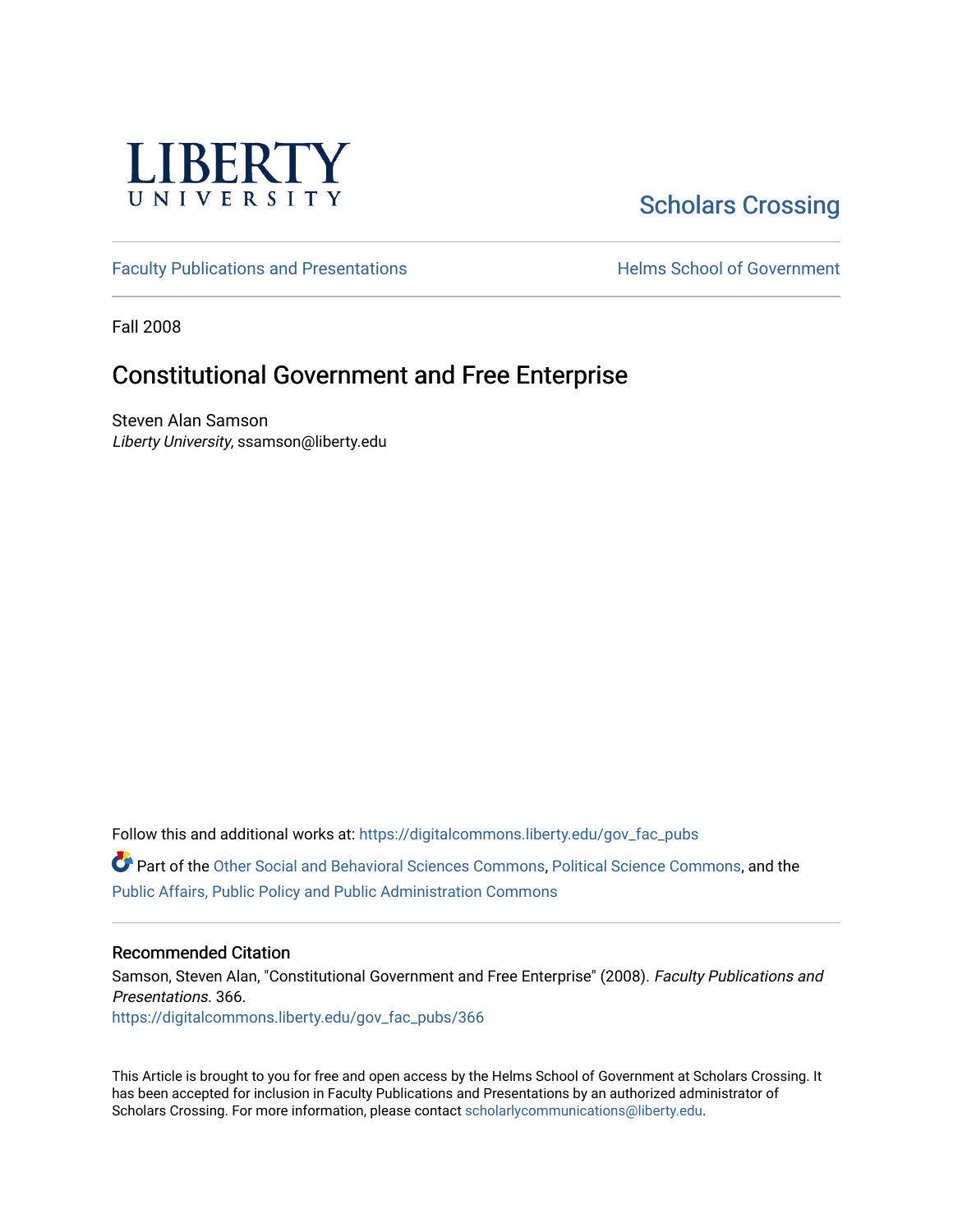#### **Syllabus for CONSTITUTIONAL GOVERNMENT AND FREE ENTERPRISE GOVT 200 – Autumn 2008 Dr. Steven Alan Samson Liberty University Helms School of Government**

- **I. Course Description** Diverse introduction to political and economic ideas, government institutions, free market processes, public issues, economic policy, and political and economic activity, emphasizing the close relationship between a system of limited constitutional government and the free enterprise economy and providing an overview of the Christian world view with regard to government and economics. 3 credit hours
- **II. Rationale** This course directly supports Aims 1, 2, 3, 4, 5, 6, 7, 8, 9, 10, and 11 of the Liberty University Statement of Purpose.

#### **III. Prerequisite** None

#### **IV. Materials List**

Required: Blackboard Readings [Blackboard] Eidsmoe, John. God and Caesar [E. 1-20] Gwartney, James, Richard L. Stroup, and Dwight R. Lee. Common Sense Economics [C. 1-4] Hazlitt, Henry. Economics in One Lesson [H. I-XXVI] (also available on-line for free) Martin, Glenn R. Prevailing Worldviews [M. 1-13] McClellan, James. Liberty, Order, and Justice [L. 1-7]

#### **V. Course Objectives**

Students should be able to:

- 1. Identify, describe, and apply the principles of limited government.
- 2. Identify and analyze specific provisions of the American Constitution in its context as a limiting device.
- 3. Describe and defend the ethics and workings of free market processes.
- 4. Evaluate the moral arguments against "capitalism" and refute them.
- 5. Demonstrate an ability to apply the historic Biblical Christian Worldview to issues of contemporary significance.

#### **VI. Graded Requirements Read carefully!**

- 1. **Reading**: a) Each student is responsible for completing reading assignments **prior** to class. b) Keeping a loose leaf notebook of class materials is highly recommended. c) The schedule may change from time to time requiring adjustment of the schedule along the way. Changes to the schedule on the syllabus will be posted on Blackboard with the date of the change. Review items are related to specific test questions. Study questions are designed to help stimulate analysis.
- 2. **Participation** is an essential part of class. a) Textbook chapters, readings posted on Blackboard, and current events will be the subject of class commentary and occasional discussions. b) Students should be prepared to discuss readings and current events. c) Please focus your attention on the lectures and discussions in class rather than extensive note-taking.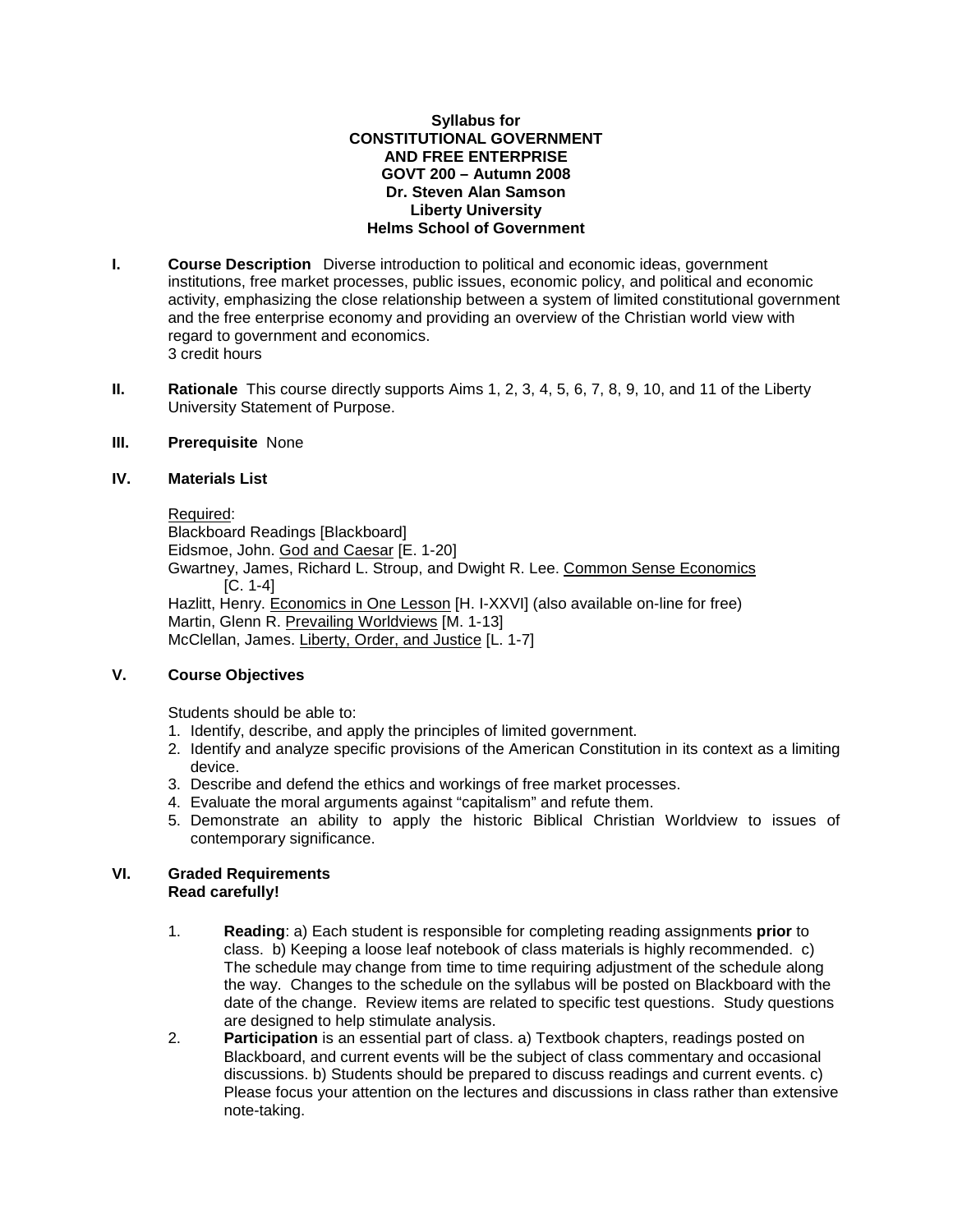- 3. **Tests**: a) Students will be tested on the lecture and reading material through a series of four tests. b) Each item in the **Review section** of each chapter and each reading posted on Blackboard represents a specific question that may be on the test. c) Raw scores will be recorded on the Gradebook feature on Blackboard. d) Tests **must** be taken at the scheduled date and time in the scheduled classroom. e) Check for possible schedule changes on Blackboard.
- 4. **Grades**: The grading scale is 100-90=A, 89.980=B, 79.9-70=C, 69.9-60=D, 59.9 and below=F.
- **VII. Attendance** a) Regular and punctual attendance is required and expected. Three (3) unexcused absences will result in the student's grade being lowered. E-mail the professor if you must be absent and please explain why. b) Valid excuses include documented medical emergencies and participation in University approved curricular and extracurricular activities. c) Students are responsible for all the material covered in all scheduled class meetings .d) Six Intermittent absences or a prolonged absence without notice may result in an FN without notice.
- **VIII. Dress Code** Observe the Liberty Way. Food is not permitted. Students who are not in appropriate campus attire will **not** be admitted to class. Caps may not be worn in class.

#### **IX. School Policies**

#### Electronic Devices

The use of laptops in the classroom is a privilege and not a necessity. If you choose to bring a laptop to class on a regular basis, you are only allowed to use it for word processing, and not for checking e-mails or surfing the internet. If this privilege is abused, you will no longer be allowed to use your laptop in class.

You are not allowed to bring portable digital cameras to class, or any other type of photographing device. You are also not allowed to use MP3 players to record lectures, or any other type of recording device, either a peripheral or laptop microphone.

All cell phones must be turned off – there are no exceptions. You are not allowed to leave the class to answer a message or make a call.

#### Plagiarism and Multiple Submissions of Papers:

Plagiarism is a serious offense and utilizing the work of others without proper citation is a clear violation of University policy. However, no clear directive has been established within the Helms School of Government as to the permissibility of a student submitting substantially the same paper to satisfy writing requirements in different courses.

Effective spring 2007, any writing assignment required for a Helms School of Government course must be an original composition drafted specifically for the individual course. When a course requirement in an upper division course builds upon a previously researched topic, and the student desires to utilize his/her prior submission as a foundational document for the new course assignment, he/she may bring a copy of the previous paper to the current professor. The professor will review with the student the additional research and writing elements needed to complete the current assignment without violating this policy.

#### Christian Service:

For those students not already involved in Christian Service, see the professor for details and other information if interested.

#### Disabilities:

Students with a documented disability may contact the Office of Disability Academic Support (ODAS) in TE 127 for arrangements for academic accommodations.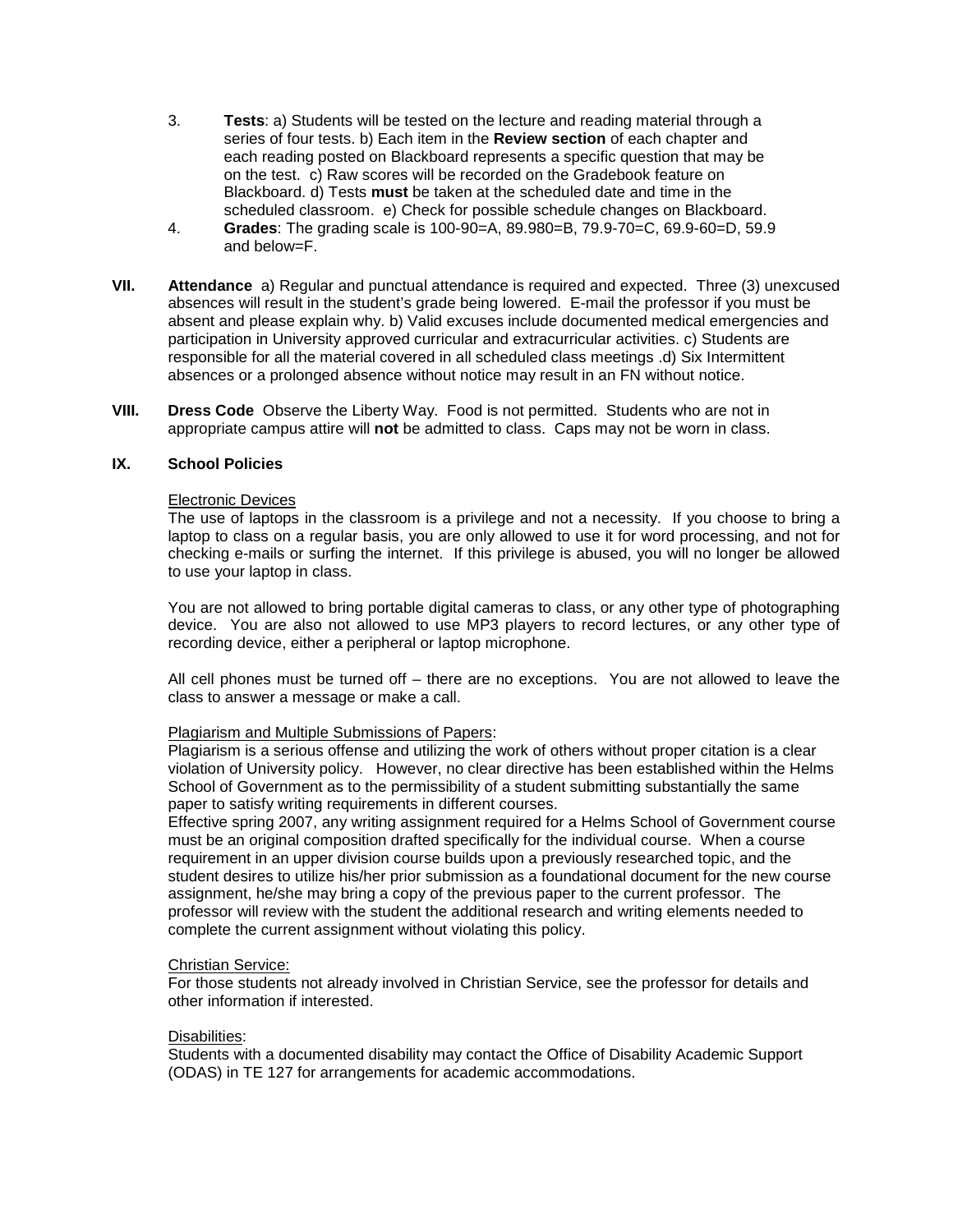## **X. Office Location, Phone, E-Mail, Hours**

Helms School of Government, SLAB 133 Phone: 434-592-3689 E-Mail: [ssamson@liberty.edu](mailto:ssamson@liberty.edu) Hours: MWF 13:45-15:45, R 3-5; and by appointment

## **TENTATIVE CLASS SCHEDULE**

(Subject to Update and Revision)

### **August**

| Mon.             | 18          | Read Syllabus; Preface to American Politics                                             |  |  |
|------------------|-------------|-----------------------------------------------------------------------------------------|--|--|
| Wed.             | 20          | M. Introduction, 1                                                                      |  |  |
| Fri.             | 22          | $E. 1-2$                                                                                |  |  |
| Mon.             | 25          | Birth of Freedom: M. 2-3; Rom. 13: 1-10; Charles Colson                                 |  |  |
| Wed.             | 27          | Birth of Freedom; M. 3-4; Magna Charta and Mayflower Compact; Collateral: Glossary      |  |  |
|                  |             | http://www.magnacartaplus.org/magnacarta/definitions.htm#magna_carta                    |  |  |
| Fri.             | 29          | $E. 3-4$                                                                                |  |  |
| <b>September</b> |             |                                                                                         |  |  |
| Mon.             | 1           | E. 5-6; I Tim. 2:1-2; Edmund Burke and Fairfax County Resolves                          |  |  |
| Wed.             | 3           | M. 5-6; Paul Belien (link below), Act of Abjuration [on Blackboard with Bélien Review]  |  |  |
|                  |             | http://www.brusselsjournal.com/node/58/print                                            |  |  |
| Fri.             | 5           | M. 6-7; handouts on The Federal System, Checks and Balances                             |  |  |
| Mon.             | 8           | M. 7; Herbert W. Titus (handout); Transcendentalism (Blackboard)                        |  |  |
| Wed.             | 10          | E. 7-9; I Pet. 2:13-17; Fabianism                                                       |  |  |
| Fri.             | 12          | FIRST EXAM: M. 1-6; E. 1-6; Preface, Colson, Bélien; Magna Charta, Mayflower            |  |  |
|                  |             | Compact, March of Freedom, Edmund Burke, Fairfax County Resolves; Herbert W. Titus      |  |  |
| Mon.             | 15          | E. 9-10; Rod Dreher                                                                     |  |  |
|                  |             | http://www.dallasnews.com/sharedcontent/dws/dn/opinion/columnists/rdreher/stories/DN-   |  |  |
|                  |             | dreher 31edi.ART.State.Edition1.4d7bd71.html                                            |  |  |
| Wed.             | 17          | Constitution Day; M. 8, 9, 11; Andrew Klavan:                                           |  |  |
|                  |             | http://online.wsj.com/public/article_print/SB121694247343482821.html                    |  |  |
|                  |             | Collateral: Klavan Interview http://tv.nationalreview.com/uncommonknowledge/            |  |  |
| Fri.             | 19          | J. Budziszewski: http://www.leaderu.com/real/ri9801/budziszewski.html                   |  |  |
|                  |             | Larry Woiwode: http://www.und.edu/dept/our/dimensions/march2005/1.html                  |  |  |
|                  |             | Spengler, "Lehman and the End of the Era of Leverage"                                   |  |  |
|                  |             | http://www.atimes.com/atimes/Global_Economy/JI16Dj08.html                               |  |  |
| Mon.             | 22          | L. 1 (pp. 1-22); Brian Godawa review: http://www.facingthechallenge.org/godawa.php      |  |  |
| Wed.             | 24          | L. 1 (pp. 22-47); Steven Alan Samson, "The Covenant Origins of the American Polity"     |  |  |
|                  |             | http://www.contra-mundum.org/cm/features/10_Samson.pdf                                  |  |  |
| Fri.             | 26          | L. 1 (pp. 47-59, English Bill of Rights); Abraham Kuyper); Collateral: Spengler,        |  |  |
|                  |             | E Pluribus Hokum" http://www.atimes.com/atimes/Global_Economy/JI23Dj06.html             |  |  |
| Mon.             | 29          | L. 2 (pp. 89-111); Declaration of the Causes and Necessity of Taking Up Arms;           |  |  |
|                  |             | <b>Bill Whittle:</b>                                                                    |  |  |
|                  |             | http://article.nationalreview.com/print/?q=OGVIY2RhOGM0MWE5MjNmMGM2ZjY0NzcxMjMzMTc5NWI= |  |  |
| <b>October</b>   |             |                                                                                         |  |  |
| Wed.             | $\mathbf 1$ | L. 2 (pp. 111-37); Declaration of Independence; Collateral: Abraham H. Miller           |  |  |
|                  |             | http://www.americanthinker.com/2008/09/the financial mess how we got.html               |  |  |
|                  |             | Spengler: http://www.atimes.com/atimes/Global_Economy/JI30Dj08.html                     |  |  |
|                  |             | George Will:                                                                            |  |  |
|                  |             | http://www.realclearpolitics.com/articles/2008/10/publics_fury_noted_now_is_time.html   |  |  |
|                  |             | Greg Sheridan: http://www.theaustralian.news.com.au/story/0,25197,24408271-             |  |  |
| 7583,00.html     |             |                                                                                         |  |  |
|                  |             | Geert Wilders: See Blackboard                                                           |  |  |
|                  |             | Edward Rozek: http://www.nhinet.org/samson15-2.pdf                                      |  |  |
|                  |             |                                                                                         |  |  |